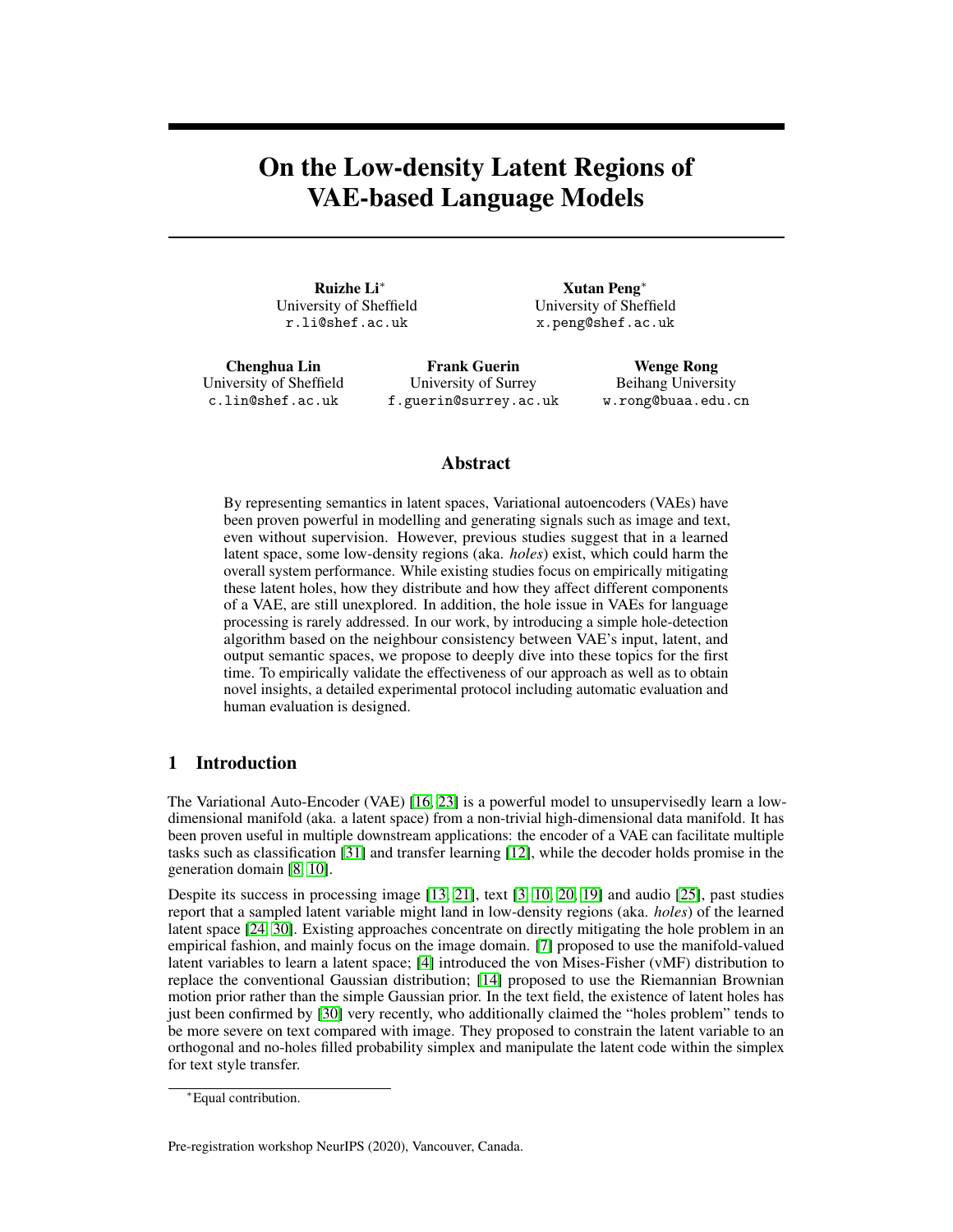<span id="page-1-1"></span>

Figure 1: The framework of our methodology.

To summarise, all these studies simply attempt to alleviate holes by constructing a theoretically lesshole space or replacing the prior. They failed to identify the locations of these holes, to investigate how they *respectively* affect the trained encoder and decoder, or to reveal their (semantic) properties. Also, the research on holes of VAEs for text is relatively neglected and is still at an initial stage.

In this work, we propose the first fine-grained framework to automatically detect low-density latent regions of VAEs, with a focus on the natural language processing scenario. Our algorithm is based on the consistency of neighbouring representation spaces for the inputs, outputs and latent variables, which is agnostic to the VAEs tested and has outstanding interpretability. Moreover, our method can separately analyses the holes' influence on the performance of the encoder and decoder: we believe this direction has never been visited.

To validate the effectiveness of our algorithm and to get more insights on the holes' properties, we design three experiments with extensive setups. Firstly, we will start with finding out the best way to represent VAEs' input and output semantics spaces, so as to guarantee the accuracy of our method (§ [4.2\)](#page-3-0). Secondly, we will detect holes in the latent space and examine how they affect encoders and decoders respectively, through automatic and human evaluations (§ [4.3\)](#page-3-1). Thirdly, we will further investigate whether the identified holes really encode nothing at all as past studies hypothesised [\[24,](#page-6-3) [30\]](#page-6-4), or they actually capture information which is yet to be explored (§ [4.4\)](#page-4-2).

## 2 Background: Variational Autoencoder

A variational autoencoder is a generative model which defines a joint distribution over the observations **x** and the latent variables **z**, i.e.,  $p(\mathbf{x}, \mathbf{z}) = p(\mathbf{x}|\mathbf{z})p(\mathbf{z})$ . Given a dataset  $\mathbf{X} = {\mathbf{x}_i}_{i=1}^N$  with N i.i.d. datapoint, we need to optimise the marginal likelihood  $\frac{1}{N}p(\mathbf{X}) = \frac{1}{N}\sum_{i=1}^{N} \int p(\mathbf{x}_i|\mathbf{z}_i)p(\mathbf{z}_i) d\mathbf{z}$  over the entire training set. However, this marginal likelihood is intractable. The common solution for this issue is to maximise the *Evidence Lower Bound* (ELBO) using the variational inference for every observation x:

<span id="page-1-0"></span>
$$
\mathcal{L}(\theta, \phi; \mathbf{x}) = \mathbb{E}_{q_{\phi}(\mathbf{z}|\mathbf{x})}[\log p_{\theta}(\mathbf{x}|\mathbf{z})] - D_{\text{KL}}(q_{\phi}(\mathbf{z}|\mathbf{x}) \| p(\mathbf{z})) ,
$$
\n(1)

where  $q_{\phi}(\mathbf{z}|\mathbf{x})$  is a variational posterior to approximate the true posterior  $p(\mathbf{z}|\mathbf{x})$ . Both the variational posterior  $q_{\phi}(\mathbf{z}|\mathbf{x})$  (aka. encoder) and the conditional distribution  $p_{\theta}(\mathbf{x}|\mathbf{z})$  (aka. decoder) are set up using two neural networks with parameters  $\phi$  and  $\theta$ , respectively. Normally, the first term in Eq. [\(1\)](#page-1-0) is the expected data reconstruction loss demonstrating how well the model can reconstruct data given a latent variable. The second term is the KL-divergence of the approximate variational posterior from the prior, i.e., a regularisation forcing the learned posterior to be as close to the prior as possible.

## <span id="page-1-2"></span>3 Methodology

For each of  $n$  samples in a test set, our framework aims to detect how likely it is to link with a latent hole, and whether it has influence on the performance of the encoder, the decoder or both.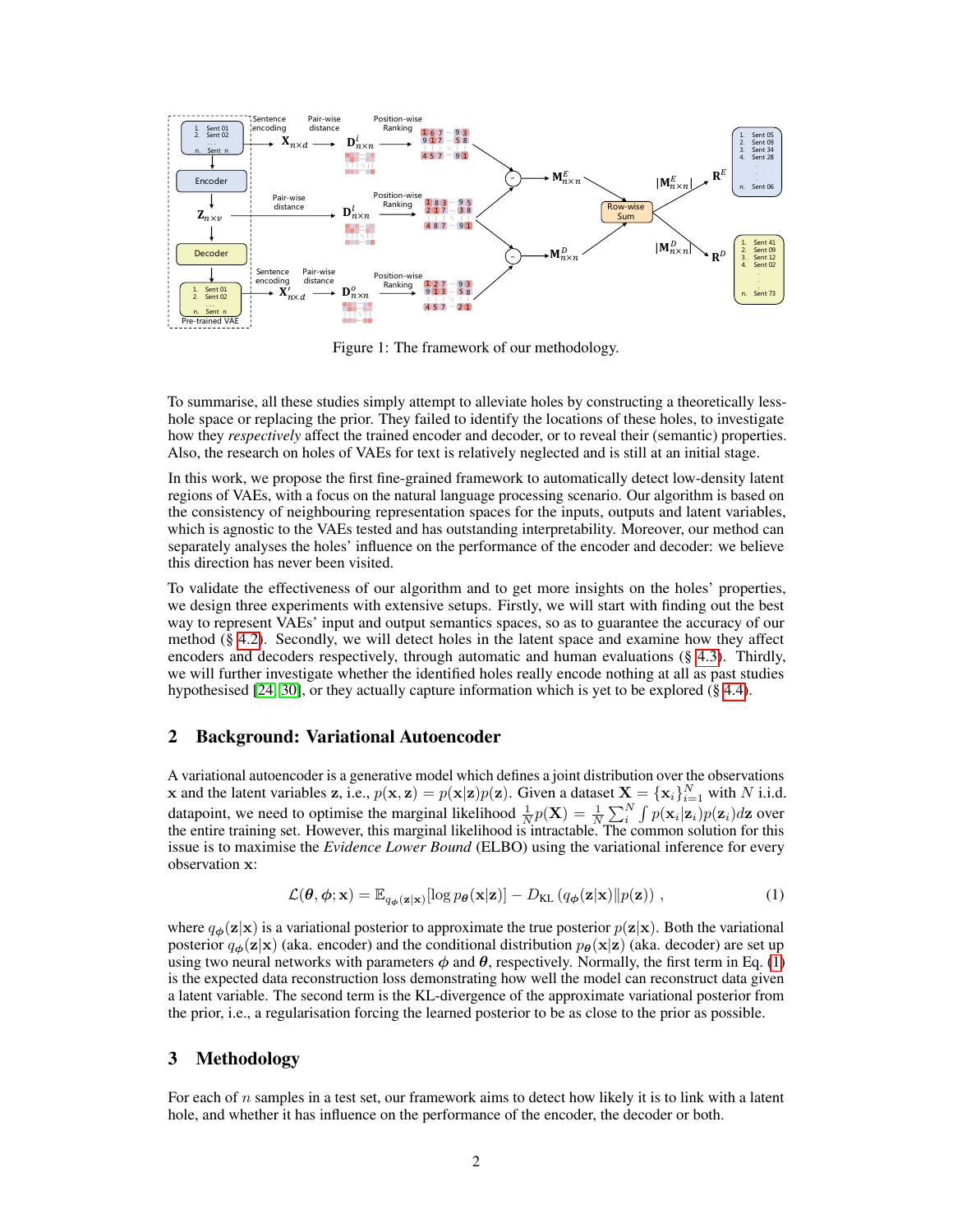As sketched in Fig. [1,](#page-1-1) the main pipeline begins with the testing inputs and outputs of a pre-trained VAE-based language model, where the representation matrices are denoted as  $\overline{X}$  and  $\overline{X}'$ , respectively (they all have n rows which correspond to n sentences with d dimensions; see § [4.2](#page-3-0) for implementation choices). When researchers build VAE-based language models, one commonly adopted hypothesis is that the sentence encoding of inputs, outputs, and latent variables are all semantically smooth [\[3,](#page-4-0) [34,](#page-6-5) [8,](#page-5-2) [27,](#page-6-6) [18\]](#page-5-10). This belief has been evidenced by the popular semantic transferring experiments from sentence  $x_1 \in X$  to  $x_2 \in X$  with linear interpolation between the corresponding  $z_1 \in Z$  and  $z_2 \in Z$ , where **Z** denotes the latent variables matrix which row-wise corresponds to  $\bar{\mathbf{X}}$  and  $\mathbf{X}'$  (i.e., with n rows) and has a dimension of v. Therefore, suppose a *perfect* VAE which is hole-free, then for each sample, its neighbouring structures in the input, latent, and output spaces should be consistent, which can be formalise as

<span id="page-2-0"></span>
$$
sort(Dn×ni) = sort(Dn×nl) = sort(Dn×no),
$$
\n(2)

where  $\mathbf{D}_{n\times n}^i$ ,  $\mathbf{D}_{n\times n}^l$  and  $\mathbf{D}_{n\times n}^o$  are the adjacency matrices showing observed vector samples' pairwise distances, with rows and columns aligned. The sort( $\cdot$ ) function replaces elements in its input into their row-wise (i.e., sentence-wise in our scenario) rankings the corresponding matrix.

Simple though it is, Eq. [\(2\)](#page-2-0) can be utilised to evaluate the semantics inconsistency of a VAE's encoder and decoder:

<span id="page-2-1"></span>
$$
\mathbf{M}_{n\times n}^{E} = \text{sort}(\mathbf{D}^{i}) - \text{sort}(\mathbf{D}^{l}), \mathbf{M}_{n\times n}^{D} = \text{sort}(\mathbf{D}^{o}) - \text{sort}(\mathbf{D}^{l}).
$$
\n(3)

It is worth noting that in Eq. [\(3\)](#page-2-1), for each row we only consider the difference corresponding to the k lowest values in  $\mathbf{D}^i$ , i.e., the k nearest neighbours of the sample investigated for that row. After obtaining  $M^E$  and  $M^D$  which respectively denote the neighbouring structure changes introduced by the encoder and decoder, we then calculate the row-wise sum of  $|\mathbf{M}^E|$  and  $|\mathbf{M}^D|$ , yielding two ranking lists  $\mathbf{R}^E$  and  $\mathbf{R}^D$ ), respectively. A row with a larger value in  $\mathbf{R}^E$  indicates huger inconsistency between the corresponding input sentence encoding and latent variable's neighbouring structures, which is more likely to correspond to low-density latent regions (and that applies to decoder parallel for  $\mathbf{R}^D$ ). Moreover, the existence of holes can lead to two potential situations which can also be identified using our method. Take  $\mathbb{R}^E$  as an example (it is parallel applied to  $\mathbb{R}^D$ ):

1. Large row-wise *negative* values in  $\mathbb{R}^E$  (e.g., the *i*-th row): it means that several *small* values in the *i*-th row of sort( $D<sup>i</sup>$ ) minus the corresponding *large* values in the same row of sort( $D<sup>i</sup>$ ), i.e., several semantics-similar sentences regarding  $x_i$  in the input space are mapped to distant regions in the latent space.

2. Large row-wise *positive* values in  $\mathbb{R}^E$  (e.g., the *i*-th row): it means that several *large* values in the *i*-th row of sort( $\hat{D}^i$ ) minus the corresponding *small* values in the same row of sort( $D^l$ ), i.e., a local neighbourhood in the latent space are encoding sentences which are originally distant in the input space.

## 4 Experimental protocol

### 4.1 Experimental settings

Datasets. We consider three large-scale datasets commonly used for VAE-based language modelling task in previous studies: Yelp 2015 [\[32\]](#page-6-7), Yahoo [\[33,](#page-6-8) [32\]](#page-6-7), and a downsampled version of SNLI [\[2,](#page-4-3) [17\]](#page-5-11). Their statistics is summarised in Tab. [1.](#page-3-2)

Baselines. To verify the robustness and generalisability of our method, we include five popular architectures for comparison, which are to be pre-trained to converge using hyperparameters below (they all have official code provided):

- Basic VAE [\[3\]](#page-4-0): using LSTM and KL annealing for mitigating the posterior collapse issue.

- β-VAE [\[11\]](#page-5-12): utilising an adjustable β to balance the reconstruction loss and the KL term.

- Cyclical VAE [\[9\]](#page-5-13): employing cyclical annealing for the KL term.

 $\sim$  iVAE<sub>MI</sub> [\[8\]](#page-5-2): replacing Gaussian-based posteriors with the sample-based distributions.

- BN-VAE [\[35\]](#page-6-9): leveraging the batch normalisation for the variational posterior's parameters.

Hyper-parameters setting. For fair comparison, we follow [\[15,](#page-5-14) [10,](#page-5-3) [8\]](#page-5-2) to set hyper-parameters. The encoders and decoders of all baselines are constructed using the one-layer LSTM with 1024 hidden dimension and 512-dimensional word embeddings. The dimension of the latent variable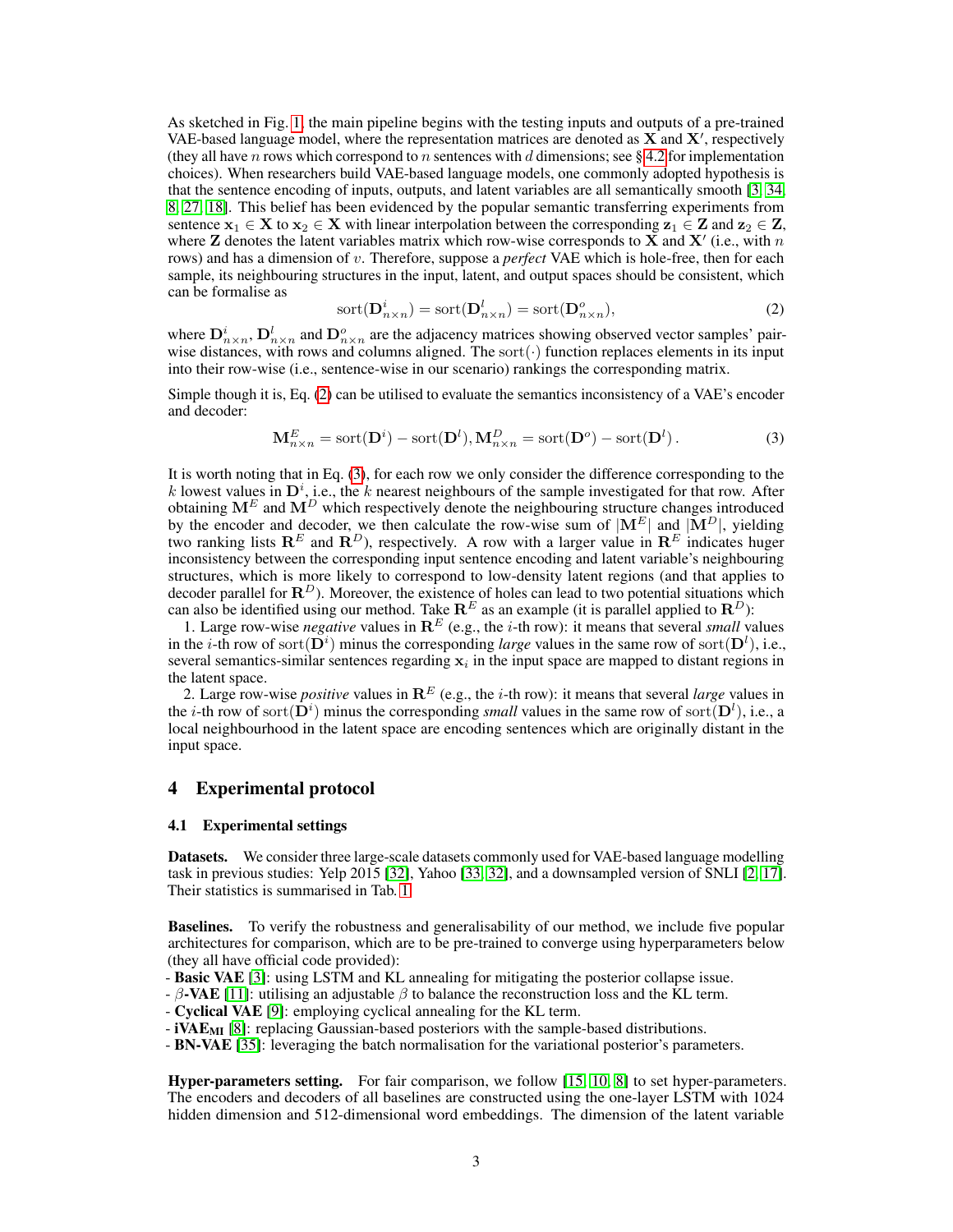Table 1: Statistics of the Yelp 2015, Yahoo, SNLI datasets.

<span id="page-3-2"></span>

| Dataset | Train   | Dev.   | Test   | Avg. length | Vocab. |
|---------|---------|--------|--------|-------------|--------|
| Yelp15  | 100,000 | 10.000 | 10.000 | 96.7        | 19.76K |
| Yahoo   | 100.000 | 10.000 | 10.000 | 79.9        | 19.73K |
| SNLI    | 100.000 | 10.000 | 10.000 | 14.1        | 9.99K  |

is 32. The popular KL annealing strategy [\[3\]](#page-4-0) is applied, where the scalar weight of the KL term linearly increases from 0 to 1 during the first 10 epochs. Dropout layers with the probability 0.5 are installed on the encoder's both input-to-hidden and hidden-to-output layers. All baselines are trained with Adam optimiser with initial learning rate at 8e-4. The model parameters are initialised using a uniform distribution  $U(-0.01, 0.01)$  except word embeddings with  $U(-0.1, 0.1)$ . The gradients are clipped at 5.0. Early stopping with patience of 5 epochs is adopted when training all models.

## <span id="page-3-0"></span>4.2 Preliminary experiment: embedding VAE's input and output sentences

Before setting up our method for latent hole detection, we need to first decide the most proper way to form the semantic spaces for input and output sentence encoding (i.e.,  $X$  and  $X'$ ) and calculate similarity matrices. The most straightforward way is to leverage the mean pooling results of the native word embeddings (with stop-words excluded) of both trained encoder (for inputs) and decoder (for outputs), respectively. However, very recently [\[1\]](#page-4-4) found that even state-of-the-art VAE-based language models tend to memorise the local information (e.g., the first and last words in a sentence) rather than the global one. Based on their observation and insight, we therefore suspect VAE's undesirable memorisation of local information is a potential cause of holes. For the encoder and decoder we hereby consider the embeddings of the first word, the last word, and the concatenation of both as three candidates for feasible encodings of inputs and outputs. Nevertheless, these four listed approaches all ignore important contextualised signals such as bi-grams. Therefore, we also add **BERT** embedding [\[29\]](#page-6-10) as the fifth method to consider, which is given by mean pooling over the second last layer of the BERT network [\[5\]](#page-4-5) and has state-of-the-art performance. To evaluate which encoding strategy to choose, we simply need to see which one leads to the most stable similarity matrices throughout the VAE pipeline (i.e.,  $|M^E|$  and  $|M^D|$  in § [3](#page-1-2) have small values). Following previous works [\[28,](#page-6-11) [22\]](#page-6-12), in our experiments we identify vector neighbourhood based on cosine distance.

#### <span id="page-3-1"></span>4.3 Detecting holes and measuring their impact.

After evaluating embedding strategies in § [4.2,](#page-3-0) we will use the most appropriate one to detect holes in the VAEs' latent spaces and demonstrate how they affect model performance. We will also present results on all other embedding methods for ablation studies.

The core of this experiment lies in the correlation tests on three ranking lists. The first list is the output of our proposed method in § [3,](#page-1-2) where the samples with higher likelihood of belonging to a hole are assigned with higher ranks. We only consider the top  $k$  samples here. Specially, to separately measure latent holes' influence on the encoder and decoder, we will respectively include  $\mathbb{R}^E$  and  $\mathbf{R}^D$  for comparison. The second list is the automatic evaluation results, where the k samples are ranked based on the perplexity metric. For the third list, we plan to conduct a human evaluation on the sentence quality. More concretely, in each evaluation iteration, we will randomly pick three samples and shuffle them, with the restriction that their rankings have gaps which are at least 10% of  $k$ . Next, three human annotators will be invited to rank their quality independently. We will repeat this process for multiple iterations (with duplicated sampling allowed) until enough data is collected. Finally, we will report the correlation coefficients between the first and the second lists, as well the first and the third: the higher they are, to a larger extent the corresponding module (i.e., encoder or decoder) is affected by the existence of holes. Furthermore, if the correlation is consistently strong, we can then recommend our hole-detecting technique to be adopted as a novel quality metric for VAE-based language models.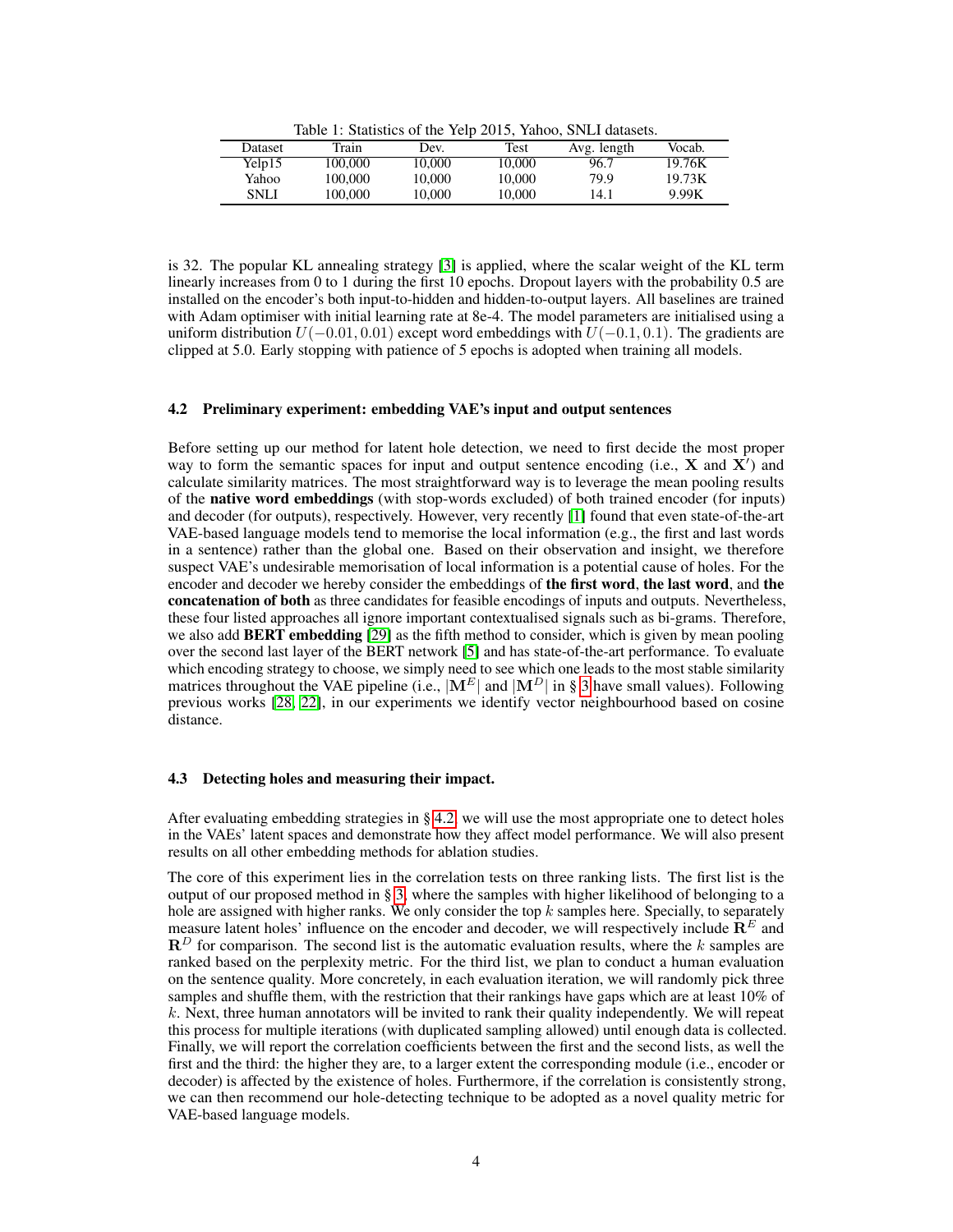#### <span id="page-4-2"></span>4.4 Are holes really *vacant*?

Previous studies on image and music have validated the existence of holes in a VAE's latent space, as well as demonstrated that such phenomenon will degrade the models' performance [\[24,](#page-6-3) [7,](#page-5-8) [25,](#page-6-2) [14\]](#page-5-9). They intuitively hypothesised that the variational posterior of low-density latent spaces is close to zero, i.e., no information is learned and the decoded outputs are almost random [\[24,](#page-6-3) [30\]](#page-6-4). However, this hypothesis has never been empirically justified. Is it possible that these holes actually capture some signals but in a different (and undesirable) fashion? In this experiment, we will deeply dive into the latent holes and visit this unexplored direction.

We will conduct experiments with two stages. In the first stage, from each of the top  $k$  regions which are identified to be of low-density with highest likelihood in  $\S$  [4.3,](#page-3-1) we will sample one latent variable (whose coordinate is denoted as  $c_i$  (s.t.  $i \in [1, k]$ )) and decode it into a sentence. Similarly, in the second stage, from the latent space of the *conjugated untrained* VAE model, we will decode the latent variables with coordinates in  $\{c_i | i \in [1, k]\}$ . For each generated sentence, following [\[26\]](#page-6-13) we will calculate its word-level  $t$ -gram entropy as

$$
F_t = -\sum_{i,j} \text{prob}(b_i, j) \log_2(\text{prob}(b_i, j) / \text{prob}(b_i))
$$
  
= 
$$
-\sum_{i,j} \text{prob}(b_i, j) \log_2 \text{prob}(b_i, j) + \sum_i \text{prob}(b_i) \log_2 \text{prob}(b_i),
$$
 (4)

where  $b_i$  is a block of  $t - 1$  words (i.e., a  $(t - 1)$ -gram), j is an arbitrary word that follows. In such case,  $\text{prob}(b_i)$  and  $\text{prob}(b_i, j)$   $\text{prob}(b_i)$  respectively denote the probability of  $b_i$  and the t-gram  $[b_i;$ j]. We consider  $t \in \{1, 2, 3\}$  in our setup.

For each i, we compare the t-gram entropy of two output sentences in both stages, and use the p-value of two-tailed t-tests with Bonferroni correction [\[6\]](#page-5-15) to examine significance. If the sentences obtained at the first stage have significantly lower entropy than their counterparts at the second, where the decoded latent variables of the both sentences are at the same position (i.e., with same coordinates), then we can show that even the low-density holes actually encode some signals; otherwise they are purely vacant regions and full of randomness.

#### Acknowledgement

This work is supported by the award made by the UK Engineering and Physical Sciences Research Council (Grant number: EP/P011829/1). We would like to thank all the anonymous reviewers for their insightful and helpful comments.

### References

- <span id="page-4-4"></span>[1] Bosc, T. and Vincent, P. (2020). Do sequence-to-sequence VAEs learn global features of sentences? In *Proceedings of the 2020 Conference on Empirical Methods in Natural Language Processing (EMNLP)*, pages 4296–4318, Online. Association for Computational Linguistics.
- <span id="page-4-3"></span>[2] Bowman, S., Angeli, G., Potts, C., and Manning, C. D. (2015). A large annotated corpus for learning natural language inference. In *Conference on Empirical Methods in Natural Language Processing, EMNLP 2015*, pages 632–642. Association for Computational Linguistics (ACL).
- <span id="page-4-0"></span>[3] Bowman, S., Vilnis, L., Vinyals, O., Dai, A., Jozefowicz, R., and Bengio, S. (2016). Generating sentences from a continuous space. In *Proceedings of The 20th SIGNLL Conference on Computational Natural Language Learning*, pages 10–21.
- <span id="page-4-1"></span>[4] Davidson, T. R., Falorsi, L., De Cao, N., Kipf, T., and Tomczak, J. M. (2018). Hyperspherical variational auto-encoders. *34th Conference on Uncertainty in Artificial Intelligence (UAI-18)*.
- <span id="page-4-5"></span>[5] Devlin, J., Chang, M.-W., Lee, K., and Toutanova, K. (2019). BERT: Pre-training of deep bidirectional transformers for language understanding. In *Proceedings of the 2019 Conference of the North American Chapter of the Association for Computational Linguistics: Human Language Technologies, Volume 1 (Long and Short Papers)*, pages 4171–4186, Minneapolis, Minnesota. Association for Computational Linguistics.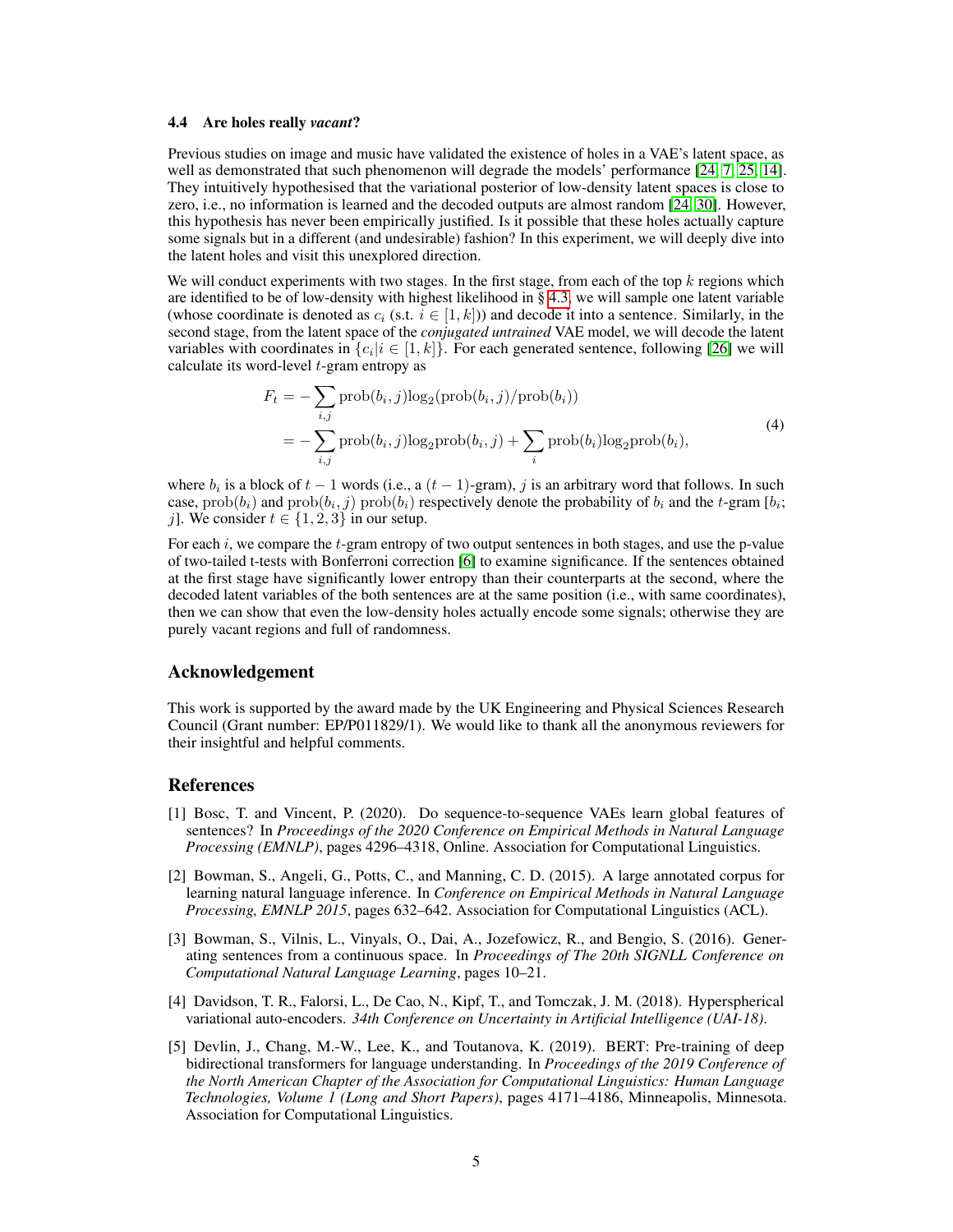- <span id="page-5-15"></span>[6] Dror, R., Baumer, G., Shlomov, S., and Reichart, R. (2018). The hitchhiker's guide to testing statistical significance in natural language processing. In *Proceedings of the 56th Annual Meeting of the Association for Computational Linguistics (Volume 1: Long Papers)*, pages 1383–1392. Association for Computational Linguistics.
- <span id="page-5-8"></span>[7] Falorsi, L., de Haan, P., Davidson, T. R., De Cao, N., Weiler, M., Forré, P., and Cohen, T. S. (2018). Explorations in homeomorphic variational auto-encoding. *arXiv preprint arXiv:1807.04689*.
- <span id="page-5-2"></span>[8] Fang, L., Li, C., Gao, J., Dong, W., and Chen, C. (2019). Implicit deep latent variable models for text generation. In *Proceedings of the 2019 Conference on Empirical Methods in Natural Language Processing and the 9th International Joint Conference on Natural Language Processing (EMNLP-IJCNLP)*, pages 3937–3947.
- <span id="page-5-13"></span>[9] Fu, H., Li, C., Liu, X., Gao, J., Celikyilmaz, A., and Carin, L. (2019). Cyclical annealing schedule: A simple approach to mitigating kl vanishing. In *Proceedings of the 2019 Conference of the North American Chapter of the Association for Computational Linguistics: Human Language Technologies, Volume 1 (Long and Short Papers)*, pages 240–250.
- <span id="page-5-3"></span>[10] He, J., Spokoyny, D., Neubig, G., and Berg-Kirkpatrick, T. (2019). Lagging inference networks and posterior collapse in variational autoencoders. In *International Conference on Learning Representations*.
- <span id="page-5-12"></span>[11] Higgins, I., Matthey, L., Pal, A., Burgess, C., Glorot, X., Botvinick, M., Mohamed, S., and Lerchner, A. (2017a). beta-vae: Learning basic visual concepts with a constrained variational framework. In *ICLR*.
- <span id="page-5-1"></span>[12] Higgins, I., Pal, A., Rusu, A., Matthey, L., Burgess, C., Pritzel, A., Botvinick, M., Blundell, C., and Lerchner, A. (2017b). Darla: Improving zero-shot transfer in reinforcement learning. In *Proceedings of the 34th International Conference on Machine Learning - Volume 70*, ICML'17, page 1480–1490. JMLR.org.
- <span id="page-5-4"></span>[13] Huang, H., He, R., Sun, Z., Tan, T., et al. (2018). Introvae: Introspective variational autoencoders for photographic image synthesis. In *Advances in Neural Information Processing Systems*, pages 52–63.
- <span id="page-5-9"></span>[14] Kalatzis, D., Eklund, D., Arvanitidis, G., and Hauberg, S. (2020). Variational autoencoders with riemannian brownian motion priors. *arXiv preprint arXiv:2002.05227*.
- <span id="page-5-14"></span>[15] Kim, Y., Wiseman, S., Miller, A., Sontag, D., and Rush, A. (2018). Semi-amortized variational autoencoders. In *International Conference on Machine Learning*, pages 2678–2687.
- <span id="page-5-0"></span>[16] Kingma, D. P. and Welling, M. (2013). Auto-encoding variational bayes. *arXiv preprint arXiv:1312.6114*.
- <span id="page-5-11"></span>[17] Li, B., He, J., Neubig, G., Berg-Kirkpatrick, T., and Yang, Y. (2019a). A surprisingly effective fix for deep latent variable modeling of text. In *Proceedings of the 2019 Conference on Empirical Methods in Natural Language Processing and the 9th International Joint Conference on Natural Language Processing (EMNLP-IJCNLP)*, pages 3594–3605.
- <span id="page-5-10"></span>[18] Li, C., Gao, X., Li, Y., Li, X., Peng, B., Zhang, Y., and Gao, J. (2020a). Optimus: Organizing sentences via pre-trained modeling of a latent space. *arXiv preprint arXiv:2004.04092*.
- <span id="page-5-7"></span>[19] Li, R., Li, X., Chen, G., and Lin, C. (2020b). Improving variational autoencoder for text modelling with timestep-wise regularisation. *arXiv preprint arXiv:2011.01136*.
- <span id="page-5-6"></span>[20] Li, R., Li, X., Lin, C., Collinson, M., and Mao, R. (2019b). A stable variational autoencoder for text modelling. In *Proceedings of the 12th International Conference on Natural Language Generation*, pages 594–599.
- <span id="page-5-5"></span>[21] Razavi, A., van den Oord, A., and Vinyals, O. (2019). Generating diverse high-fidelity images with vq-vae-2. In *Advances in Neural Information Processing Systems*, pages 14837–14847.